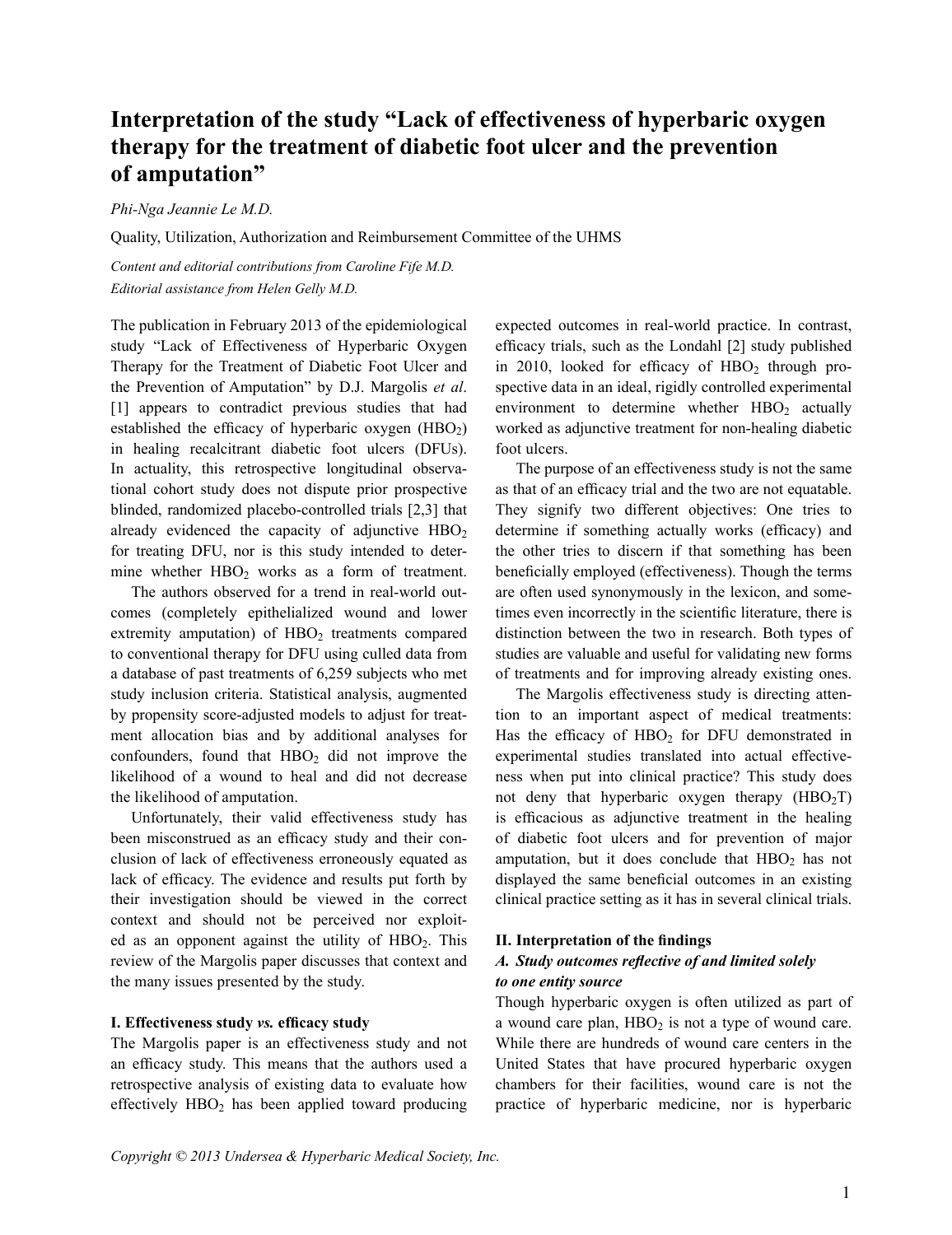medicine the practice of wound care. Non-healing diabetic foot ulcer represents only one indication among the  $14$  for which  $HBO<sub>2</sub>$  therapy has proven efficacy. However, due to the unprecedented increase of diabetes and its complications, DFUs constitute a major portion of patients treated at and of hyperbaric oxygen treatments performed in most wound care centers.

The data obtained in the study came from a wound management company that maintains an extensive database, which serves a variety of purposes. It is not a complete electronic health record, and thus certain potentially important patient metrics were unavailable for analysis. Keeping in mind that vagaries in data entry exist when mining data for a study, due to the large number of centers the available database represented a logical source for data on the effectiveness of  $HBO<sub>2</sub>$  in clinical practice. However, for the same reason that there is ease in studying such a volume of data obtained through one source, the outcomes data from the study can be attributed only to its one source.

It is presumed that all facilities contracted under a uniform practice management platform would follow a homogenous treatment algorithm for diabetic foot ulcer patients. However, the study provided no information regarding the treatment algorithm, the frequency with which interventions such as vascular screening or offloading were employed, or with what uniformity patients were selected for  $HBO<sub>2</sub>$ . Therefore, the conclusion of this study cannot be applied globally. The reported outcomes in this study are indicative of the effectiveness of the protocols and practices in utilizing  $HBO<sub>2</sub>$  under this management platform (insofar as they may be enforced) and ought not to be regarded as a broad indictment of hyperbaric oxygen therapy as practiced nationally. Variables such as quality of physician training, stringent documentation and adherence to evidence-based hyperbaric oxygen criteria and wound management protocols were not addressed in this study, yet have a profound effect on outcomes. The effectiveness of a treatment directly results from how it is employed by practitioners.

#### *B. Mechanism, criteria and selection*

The selection process for  $HBO<sub>2</sub>T$  at this wound management company was not reported by the study, thus it is not known how the patients were selected for treatment.  $HBO<sub>2</sub>$  is adjunctive to proper diabetic foot ulcer care. Specific points of concern include:

1.  $HBO<sub>2</sub>$  works mechanistically by inducing angio genesis and vasculogenesis [5,6] within the microangiopathic wound (diseased small-vessel

 wound), but neovascularization of the wound cannot be achieved if large-vessel ischemia has not been assessed and optimally repaired prior to initiating HBO<sub>2</sub>. The study reports that subjects were noted as having "adequate lower extremity arterial flow as determined by the clinician." How this was done is unclear. The lack of documentation of the diag nostic test used to verify and quantify the vascular status of treated patients leads to the question of appropriate patient selection, which would skew outcomes.

- 2. As remarked by the lead author, the inclusion of Wagner Grade 2 DFUs in the study was necessitated by a preponderance of patients with Wagner 2 diabetic foot ulcers who were treated with  $HBO<sub>2</sub>$ at these centers. This is in contrast to Medicare coverage policy that limits coverage of  $HBO<sub>2</sub>$  for DFUs to Wagner Grade 3 or higher, reflecting accepted UHMS and evidence-based  $HBO<sub>2</sub>$  criteria for DFU. Among randomized controlled trials (RCT) performed for various forms of treatment for diabetic foot ulcers, only  $HBO<sub>2</sub>$  trials have included Wagner 3 or higher DFUs [8], giving it a unique place in the armamentarium of the wound care clinician. Conversely, since numerous therapies have shown to be of benefit in Wagner 2 ulcers, including aggressive off-loading, there is not likely to be a significant difference in outcome when the  $HBO<sub>2</sub>$  treated Wagner Grade 2 ulcer patients are compared to their cohort. Thus,  $HBO<sub>2</sub>$  would not show effec tiveness if patients who are likely to "get well anyway" are selected for treatment.
- 3.  $HBO<sub>2</sub>$  is also not effective if it is not part of a multi disciplinary approach to therapy with the concomi tant use of treatments directed at all the impediments to healing [4]. If optimally revascularized peripheral arterial disease, appropriate debridement, infection management, glycemic control and off-loading the wound are not maintained while  $HBO<sub>2</sub>T$  is under taken, the wound will not heal despite any success of  $HBO<sub>2</sub>$  in inducing good granulation tissue with neovascularization. It does not appear from the data presented that a multimodality team approach was in place as part of the methodology of these centers. It appears instead that, despite the propensity score adjustment in the study, the patients with the most advanced disease were directed to  $HBO<sub>2</sub>T$  as the main mode of treatment rather than as adjuvant therapy. In this situation, it is not surprising that a beneficial effect of HBO<sub>2</sub> was not observed.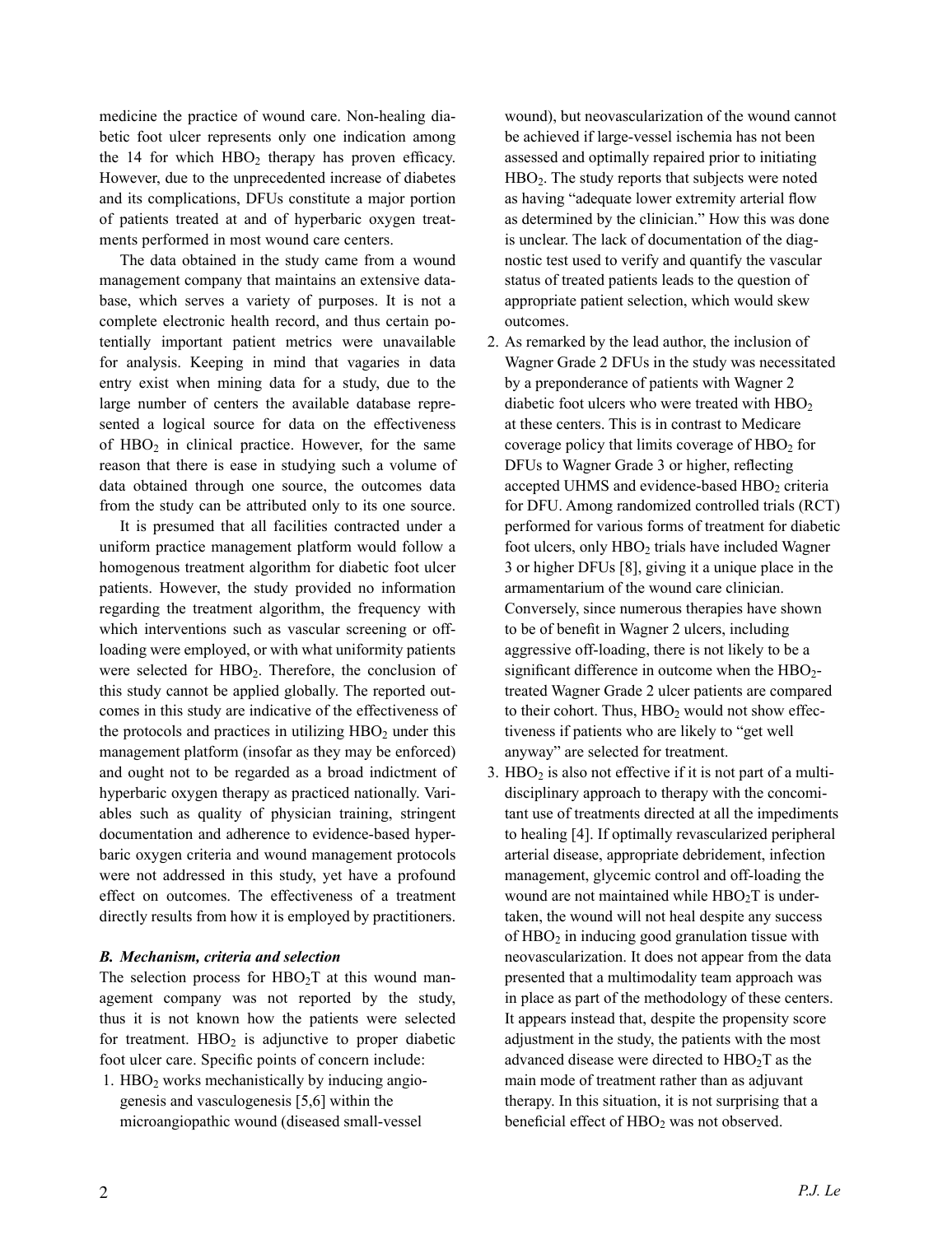# **III. Analysis method of study**

## *A. Lack of consensus as to successful outcome*

Opinions vary in range as to the successful endpoint for a non-healing diabetic foot ulcer. Some physicians consider complete wound closure to be the objective. If the goal is bipedal ambulation, minor amputations (*e.g.*, toes) would be considered a successful outcome as long as a major amputation (below the knee or higher) is avoided.  $HBO<sub>2</sub>$  has previously been shown to increase the likelihood of minor amputation in exchange for a decrease in major amputation [12], an exchange generally agreed to represent an improvement in quality of life years. According to the Margolis study, any lower extremity amputation was classified as a negative outcome, so the beneficial effect of minor amputations could not be identified. The Margolis study underscores the need for consensus on the way in which DFU outcomes are reported.

### *B. Propensity score and sensitivity analysis*

It is not the intent of this review to dismantle the epidemiological and statistical design of this study, which is a valid study of treatment effectiveness; however, two concerns must be noted. While the propensity score (PS) is used to adjust for the severity of wounds and for patient comorbidities, if done inappropriately PS can actually lead to increased rather than decreased bias [7]. There are confounders that can directly affect outcomes (infection severity, lack of off-loading, poor diabetes management, immunosuppression, smoking, renal failure, chronic heart failure and degree of tissue exposed) [8]. While sensitivity analysis of an individual potential confounder may be done, it is insufficient to account for all the potential effects of such a considerable list of known confounders. Further, sensitivity analysis cannot make allowances for any unknown confounding factors [8]. As discussed above, the database used did not contain adequate patient detail to allow for more detailed patient stratification.

# **IV. Summary**

It is agreed with the authors of this study that  $HBO<sub>2</sub>$ should be utilized as a part of the overall strategy in healing recalcitrant diabetic foot ulcers rather than as a single agent to completely heal these wounds. It is also agreed that  $HBO<sub>2</sub>$  serves a specific purpose in the overall wound repair process, *i.e.*, its mechanism is to induce neovascularization and granulation tissue, establishing the foundation for the anticipated healing process to go to completion. The most appropriate endpoint in the application of hyperbaric oxygen for DFU has yet to reach consensus, though. Prior efficacy studies have shown that, conducted under specific indications, defined criteria and appropriate selection, beneficial outcomes can be achieved with  $HBO<sub>2</sub>$ . The Margolis effectiveness study suggests that applied outside its parameters,  $HBO<sub>2</sub>$  does not provide further benefit beyond conventional wound care. The study reveals the need to evaluate clinical practice algorithms, to reassess how  $HBO<sub>2</sub>$  is utilized and to standardize endpoints in the treatment of DFU. The following points are reiterated and emphasized:

- HBO<sub>2</sub> has already been demonstrated with highest AHA Level 1A evidence to be of benefit as adjunctive therapy for the healing of diabetic foot ulcers [2,3,9,10,11].
- The lack of *effectiveness* of HBO<sub>2</sub>T for DFU in this retrospective observational cohort study does not dispute the *efficacy* of HBO<sub>2</sub>T for DFU shown in prospective RCTs.
- As there is variability in practitioner utilization, the parsed outcomes data are not generalizable to wound care or hyperbaric medicine practices globally.
- Adherence to appropriate patient selection and treatment criteria is essential to the effectiveness of HBO<sub>2</sub>.
- The benefit of an exchange of a major amputation for a minor amputation was not identified in the classifying of any lower extremity amputation as a negative outcome of  $HBO<sub>2</sub>$ .

### \_\_\_\_\_\_\_\_\_\_\_\_\_\_\_\_\_\_\_\_\_\_\_\_\_\_\_\_\_\_\_\_\_\_\_\_\_\_\_\_\_\_\_\_\_\_\_\_\_\_\_\_\_\_\_\_\_\_\_\_\_\_\_\_\_\_\_\_\_\_\_\_\_\_\_\_\_\_\_\_\_\_\_\_\_\_\_\_\_\_\_\_\_\_\_\_\_\_\_\_\_ **REFERENCES**

 1. Margolis DJ, Gupta J, Hoffstad O, et al. Lack of effectiveness of hyperbaric oxygen therapy for the treatment of diabetic foot ulcer and prevention of amputation. Diabetes Care 2013 Feb 19. [Epub ahead of print].

 2. Londahl M, Katzman P, et al. Hyperbaric oxygen therapy facilitates healing of chronic foot ulcers in patients with diabetes. Diabetes Care. 2013;33(5):998-1003.

 3. Abidia A, Laden G, Kuhan G, et al. The role of hyperbaric oxygen therapy in ischaemic diabetic lower extremity ulcers: A double-blind randomised-controlled trial. Eur J Vasc Endovasc Surg. 2003;25:513-518.

 4. Brem H, Sheehan P, Boulton AJM. Protocol for treatment of diabetic foot ulcers. Am J Surg. 2004;187(5A):1S-10S.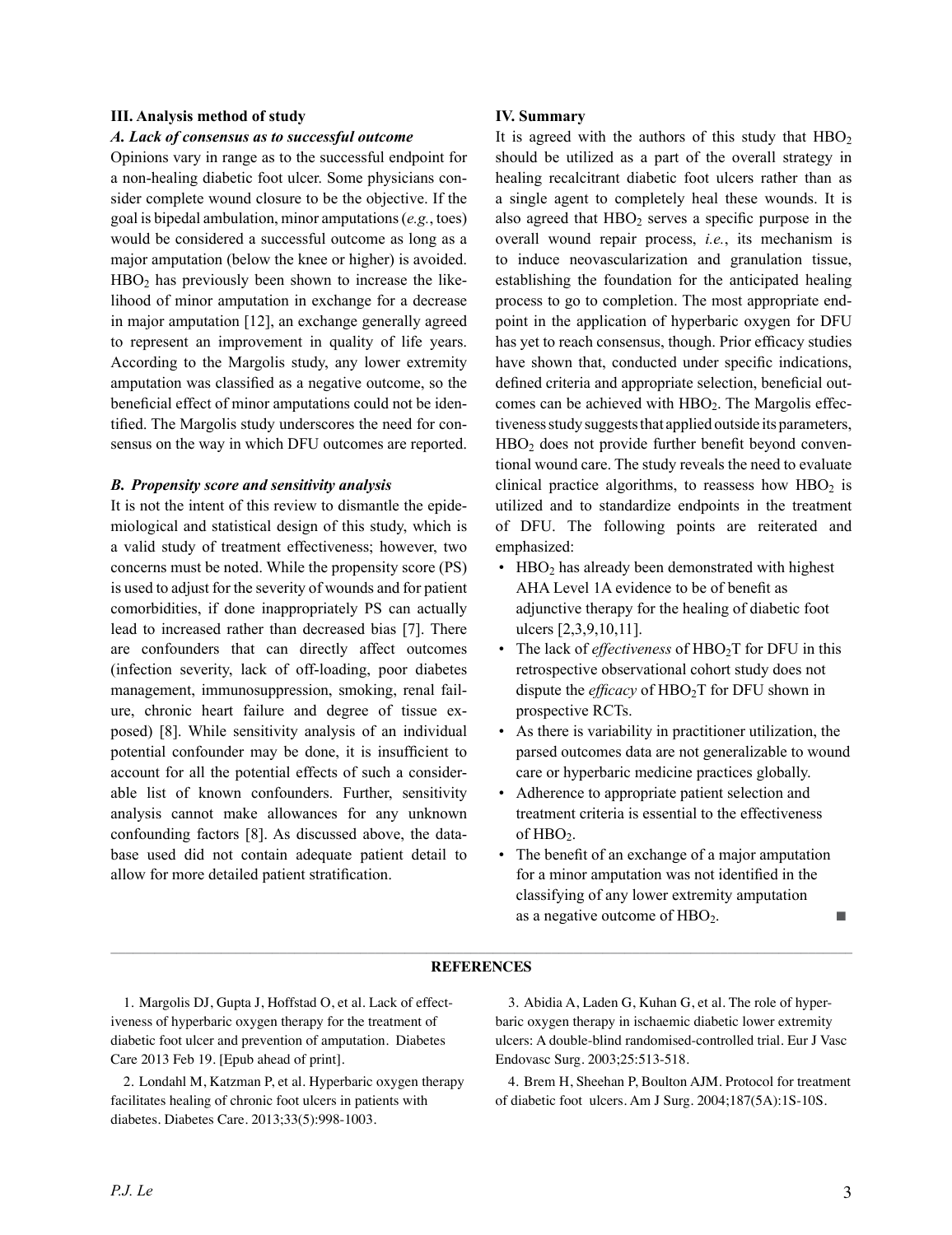5. Hopf HW, Kelly M, Shapshak D. Oxygen and the basic mechanism of wound healing. In: Neuman T, Thom S, eds. Physiology and Medicine of Hyperbaric Oxygen Therapy. Philadelphia: Saunders, 2008:203-228.

 6. Thom SR, Milovanova TN, Yang M, et al. Vasculogenic stem cell mobilization and wound recruitment in diabetic patients: increased cell number and intracellular regulatory protein content associated with hyperbaric oxygen therapy. Wound Rep Regen. 2011;19(2):149-161.

 7. Pearl J. Remarks on the method of propensity score. Statistics Med. 2009;28:1415.

 8. Carter MJ, Fife CE, Bennett M. Effectiveness of hyperbaric oxygen therapy as an adjunct procedure in the treatment of diabetic foot ulcers. Diabetes Care [letter]. 2013; (in press)

 9. Faglia E, Favales F, Aldeghi A, et al. Adjunctive systematic hyperbaric oxygen therapy in treatment of severe prevalently ischemic diabetic foot ulcer. A randomized study. Diabetes Care. 1996;19:1338-1343.

10. Doctor N, Pandya S, Supe A. Hyperbaric oxygen therapy in diabetic foot. J Postgrad Med. 1992;38:112-114.

11. Liu R, Li L, Yang M, et al. Systematic review of the effectiveness of hyperbaric oxygenation therapy in the management of chronic diabetic foot ulcers. Mayo Clin Pro. 2013;88(2):166-175.

12. Guo S, Counte MA, Gillespie KN, Schmitz H. Costeffectiveness of adjunctive hyperbaric oxygen in the treatment of diabetic ulcers. Int J Technol Assess Health. 2003;19(4): 731-737. ✦